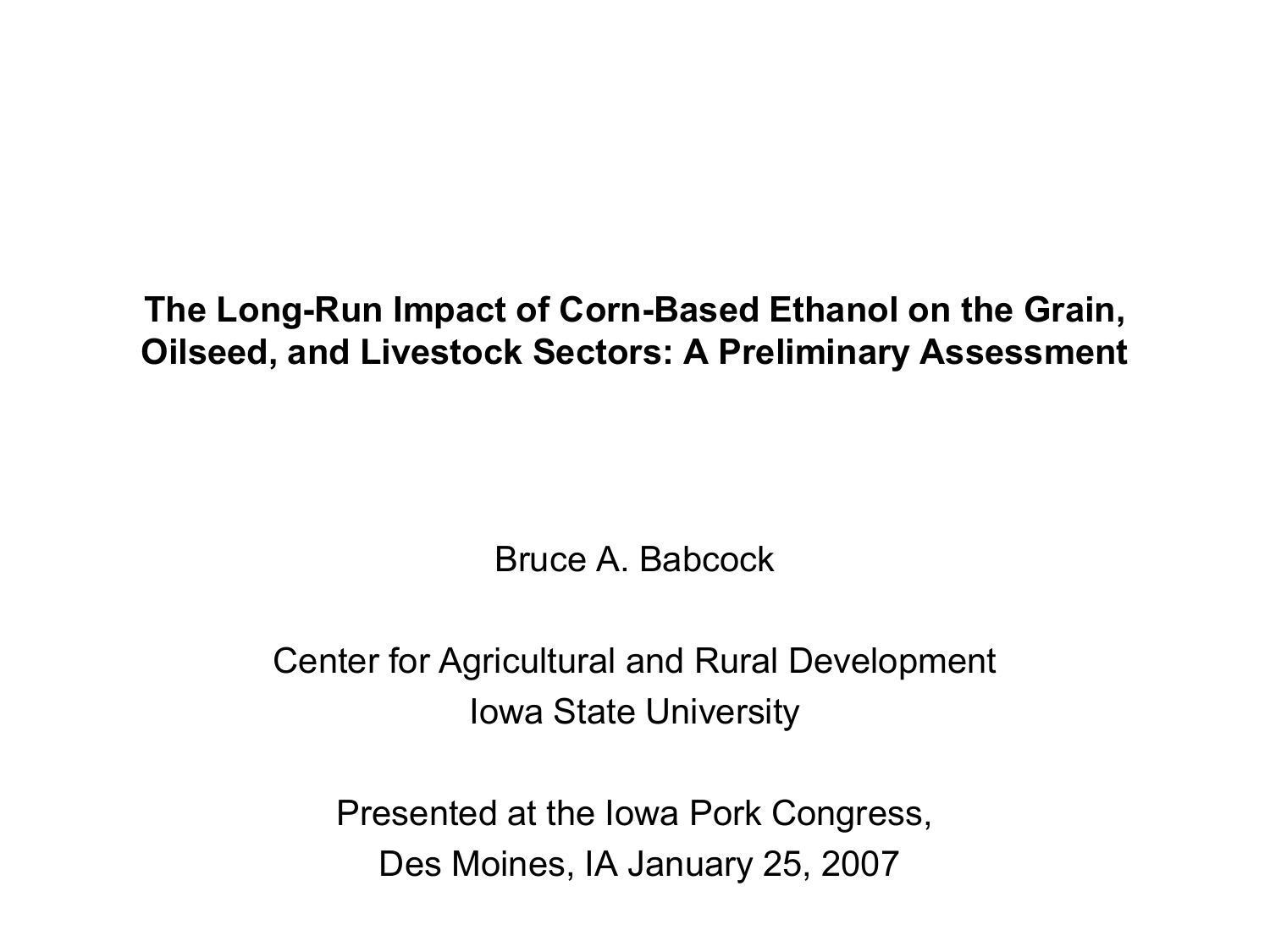#### Objectives of Ongoing USDA-Funded Research Project

- Where is a logical conclusion to this ethanol boom?
- Will enough ethanol be produced to significantly reduce gasoline use?
- What macroeconomic impacts will there be?
- What will be the impact on crop prices and acreage?
- What will be the impact on current users of corn?
- What will be the impact competitiveness of U.S. agriculture?
- What will be the impact on regional and rural development?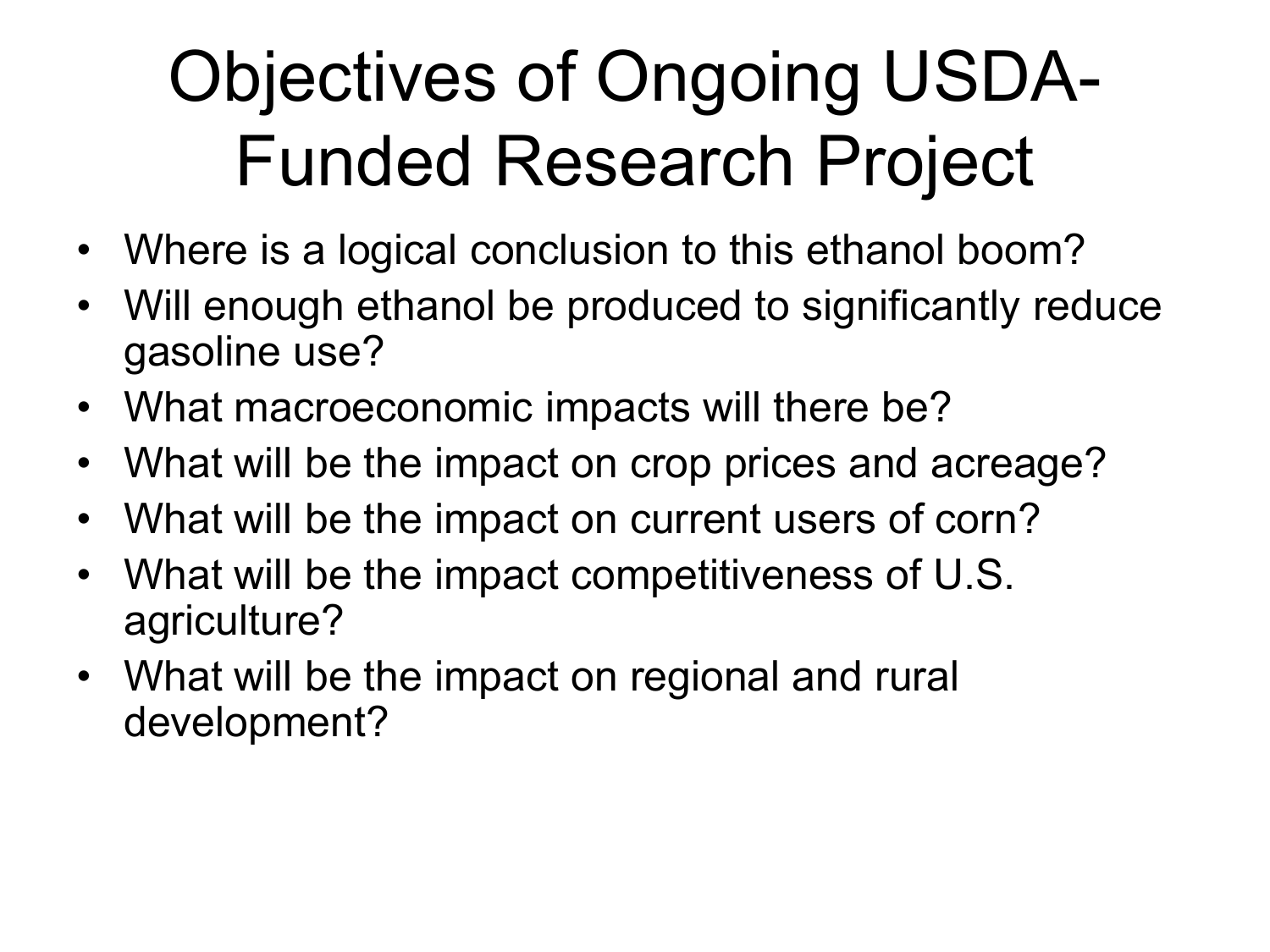# One Logical End Point

- Calculate the corn price such that there is no longer an incentive to invest in another ethanol plant.
- Allow all other markets to adjust
	- Domestic feed use including distillers grains
	- U.S. acreage of corn and other crops
	- Foreign production of crops and livestock overseas
	- Exports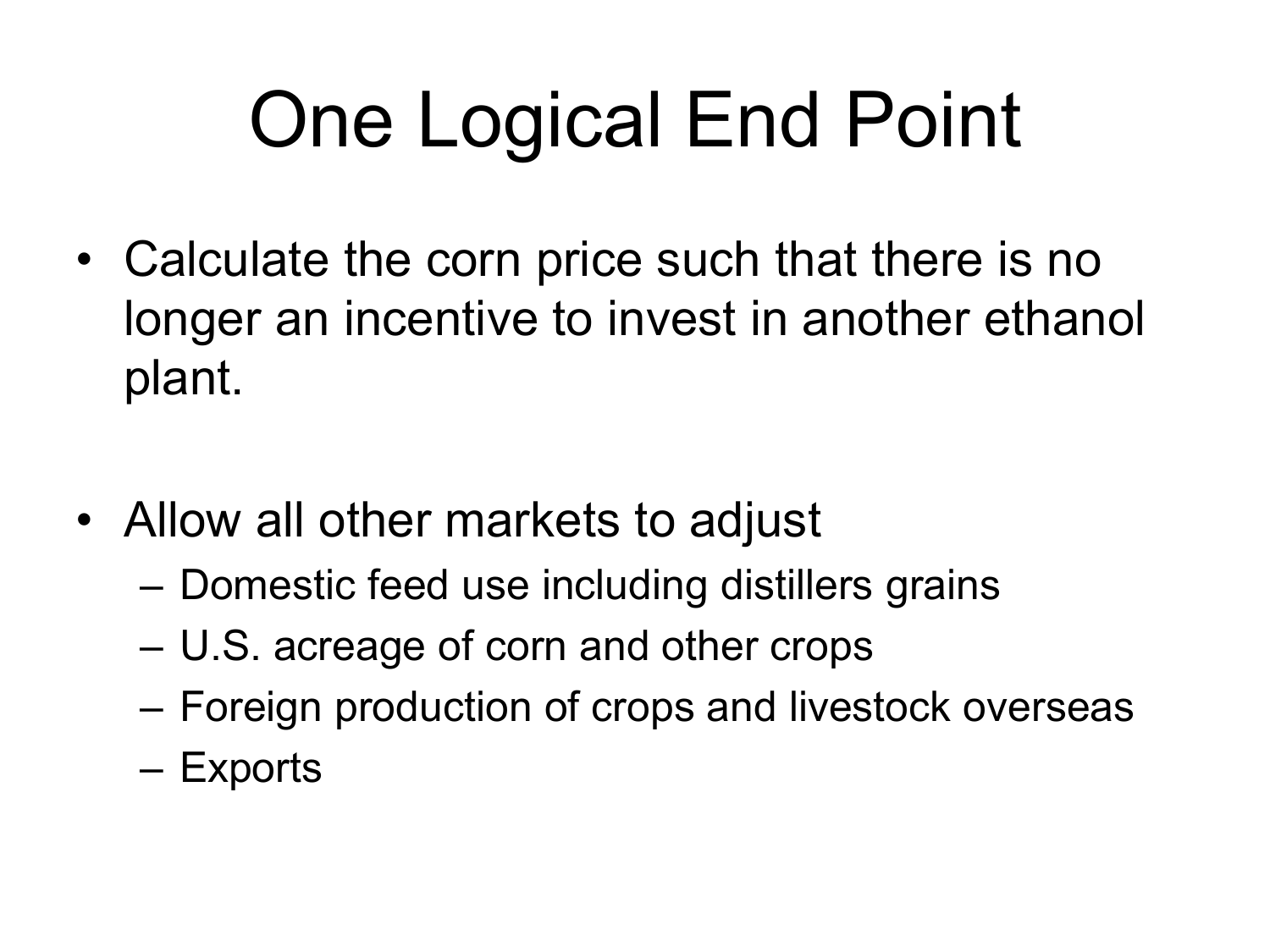### **Assumptions**

- Ethanol valued at BTU content
	- 2/3 that of gasoline at the wholesale level
- Distillers grains valued at \$77/ton – Current price is \$110/ton
- Cost of running an ethanol plant  $= $0.52/gal$
- Cost of building an ethanol plant = \$0.24/gal
- Future production efficiency = 3 gallons/bushel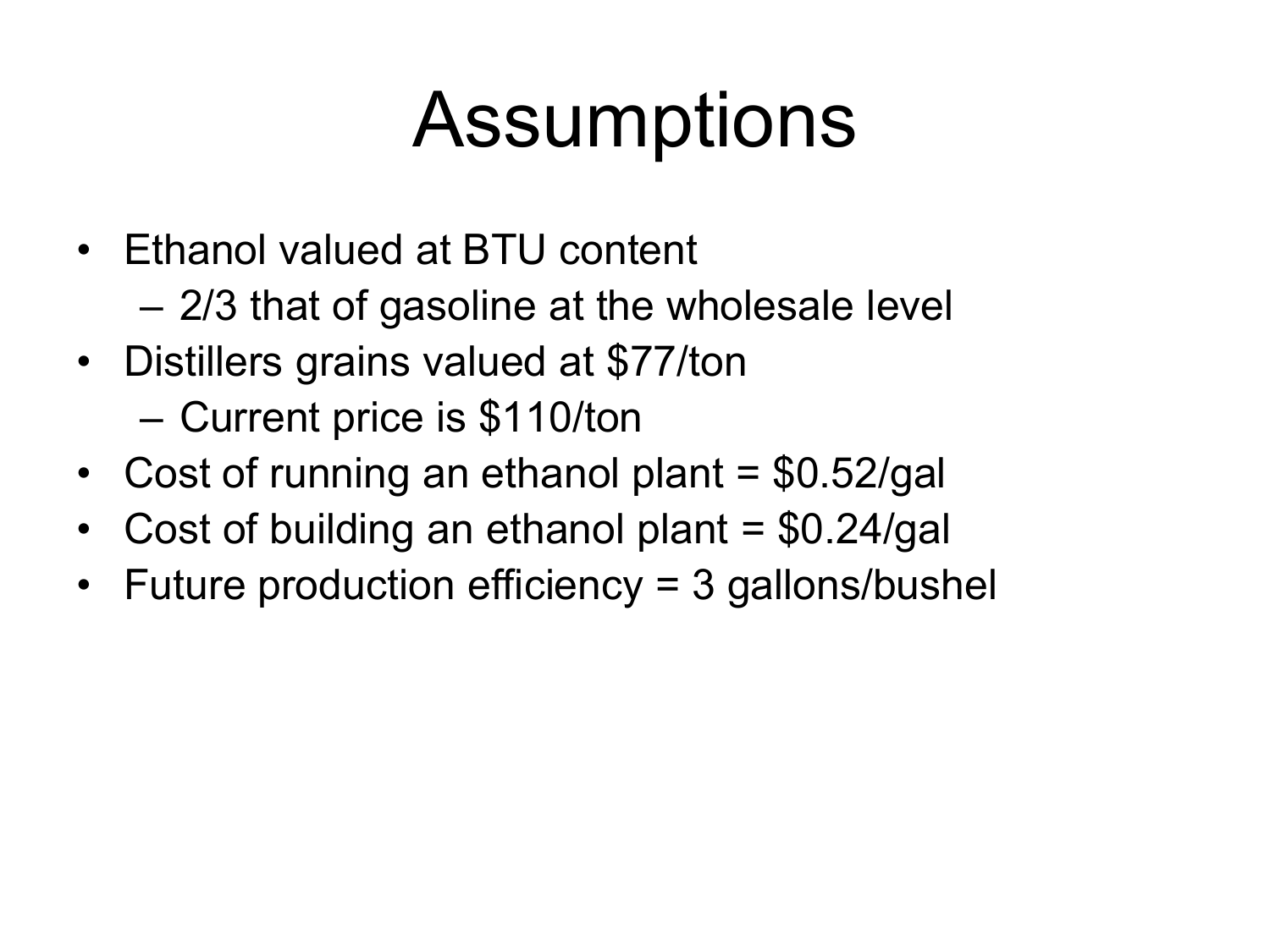#### Break-even corn price

Price of corn =  $3*$  ((price of gasoline\*0.667) + tax credit) + price of DDG – cost of capital – operating cost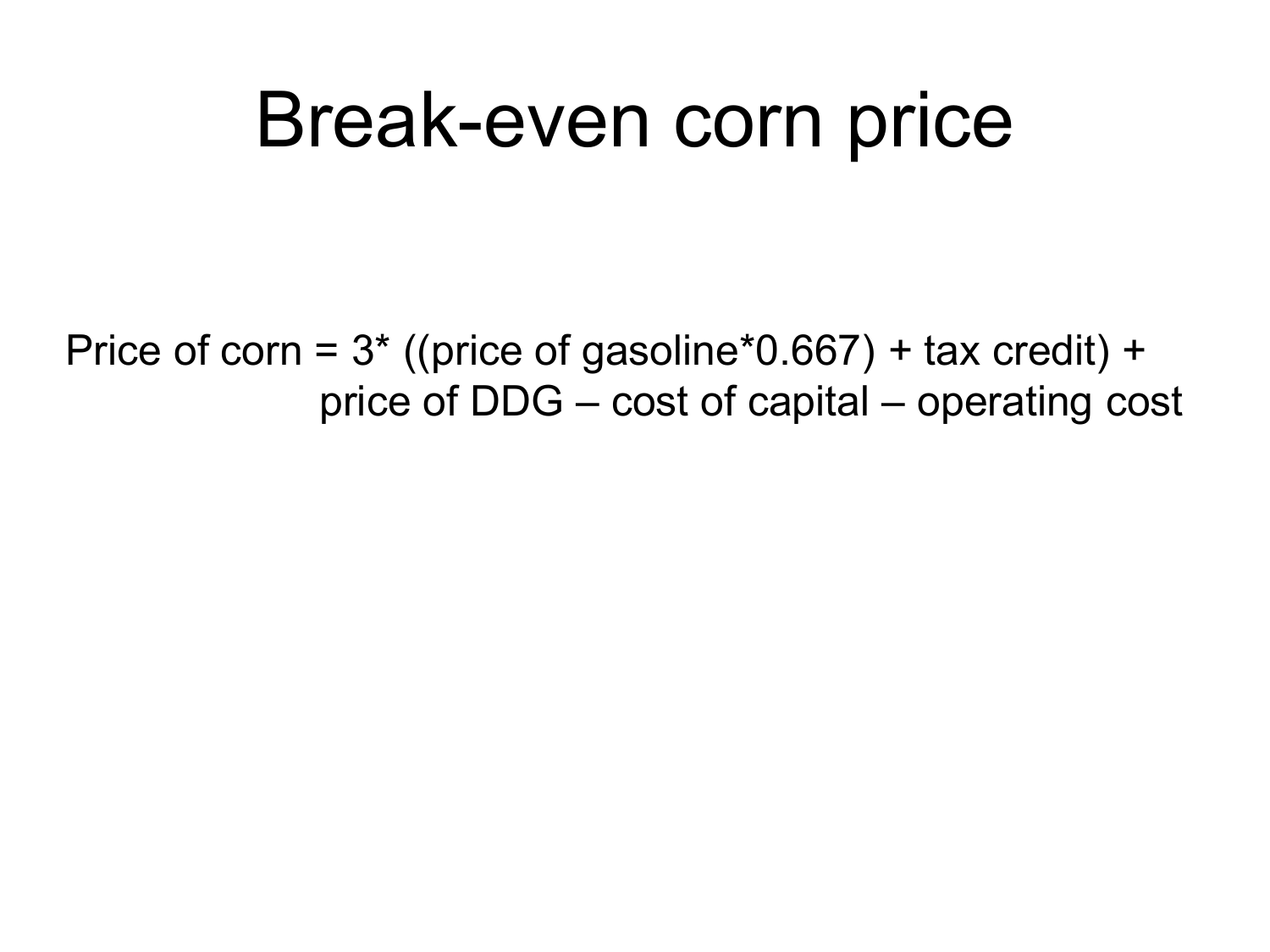#### Relationship Between Crude Oil and Gasoline Prices

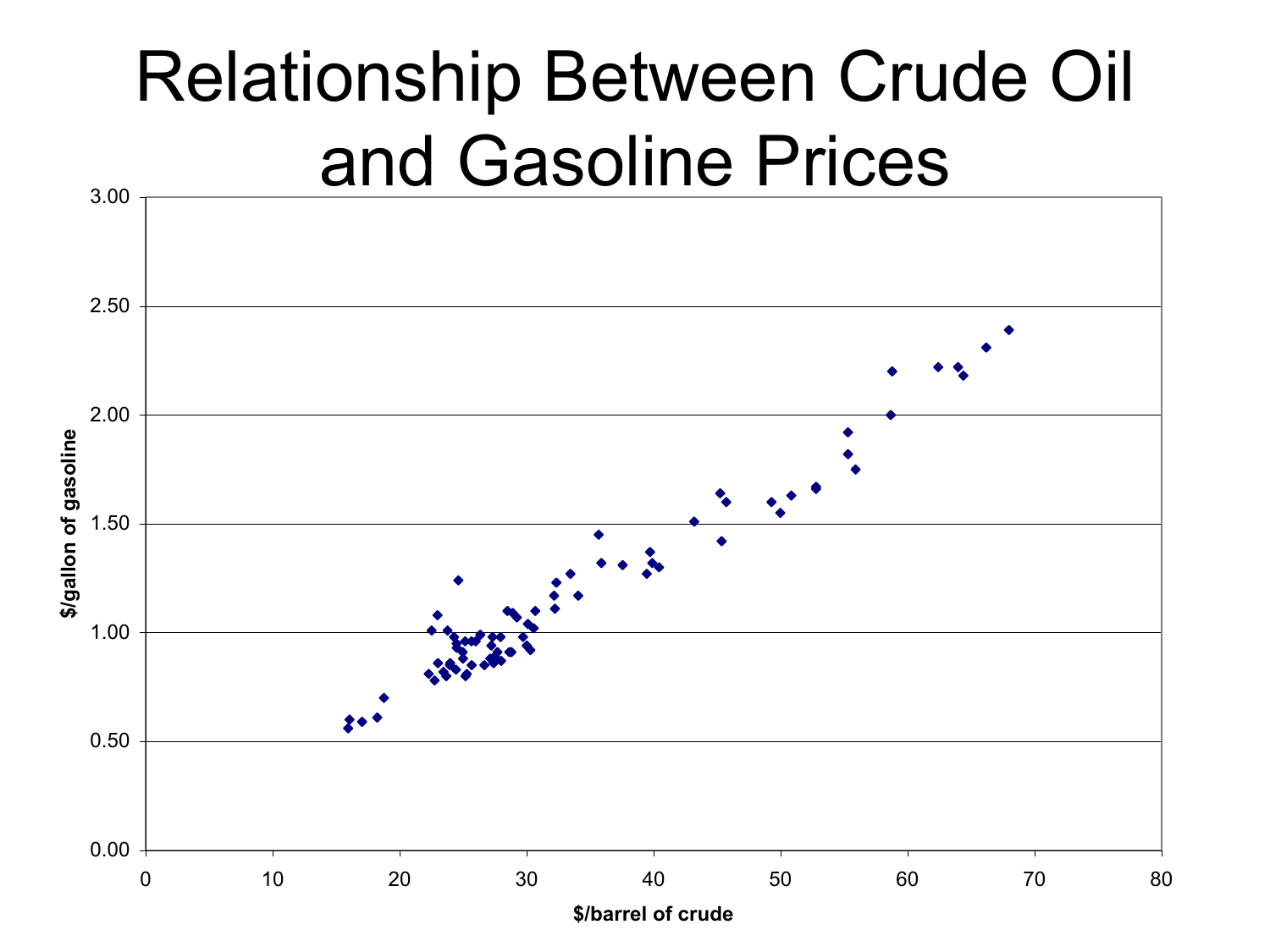#### Corn price under different crude oil and tax credit scenarios

| With federal tax credit |                       |                   |  |  |  |
|-------------------------|-----------------------|-------------------|--|--|--|
| Crude Oil Price         | <b>Gasoline Price</b> | <b>Corn Price</b> |  |  |  |
| \$/barrel               | \$/gallon             | \$/bushel         |  |  |  |
| 40                      | 1.38                  | 2.67              |  |  |  |
| 50                      | 1.73                  | 3.36              |  |  |  |
| 60                      | 2.07                  | 4.05              |  |  |  |
| 70                      | 2.42                  | 4.74              |  |  |  |
| 80                      | 2.76                  | 5.43              |  |  |  |

#### **Without federal tax credit**

| Crude Oil Price | <b>Gasoline Price</b> | <b>Corn Price</b> |
|-----------------|-----------------------|-------------------|
| \$/barrel       | \$/gallon             | \$/bushel         |
| 40              | 1.38                  | 1.14              |
| 50              | 1.73                  | 1.83              |
| 60              | 2.07                  | 2.52              |
| 70              | 2.42                  | 3.21              |
|                 | 2.76                  | 3.90              |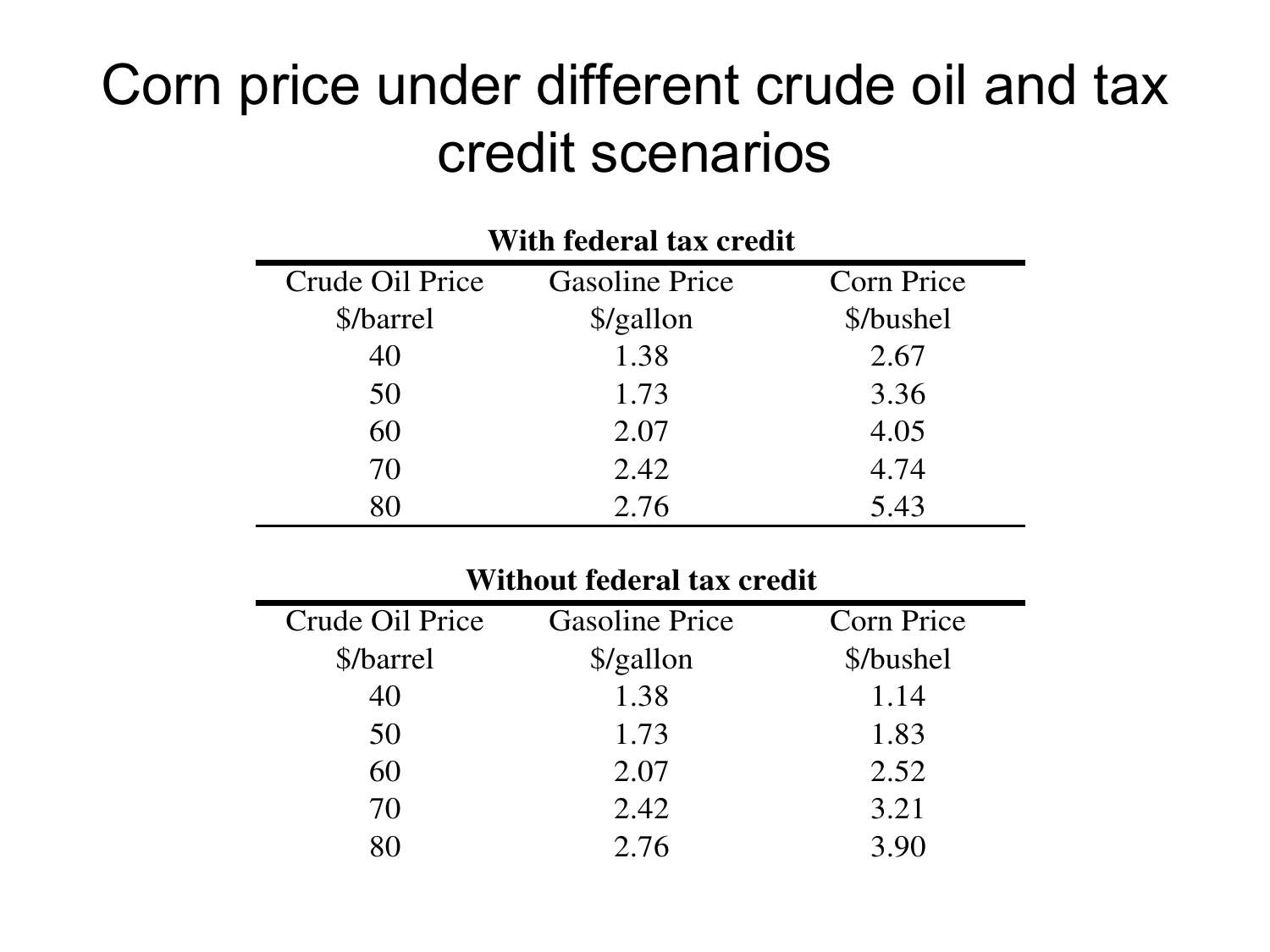### Impact of \$4.05 corn

- U.S. corn acres will increase
- World feed grain prices will increase
- Quantity of corn used for feed, food, and exports will decline
- World feed grain production will increase
- Livestock prices will increase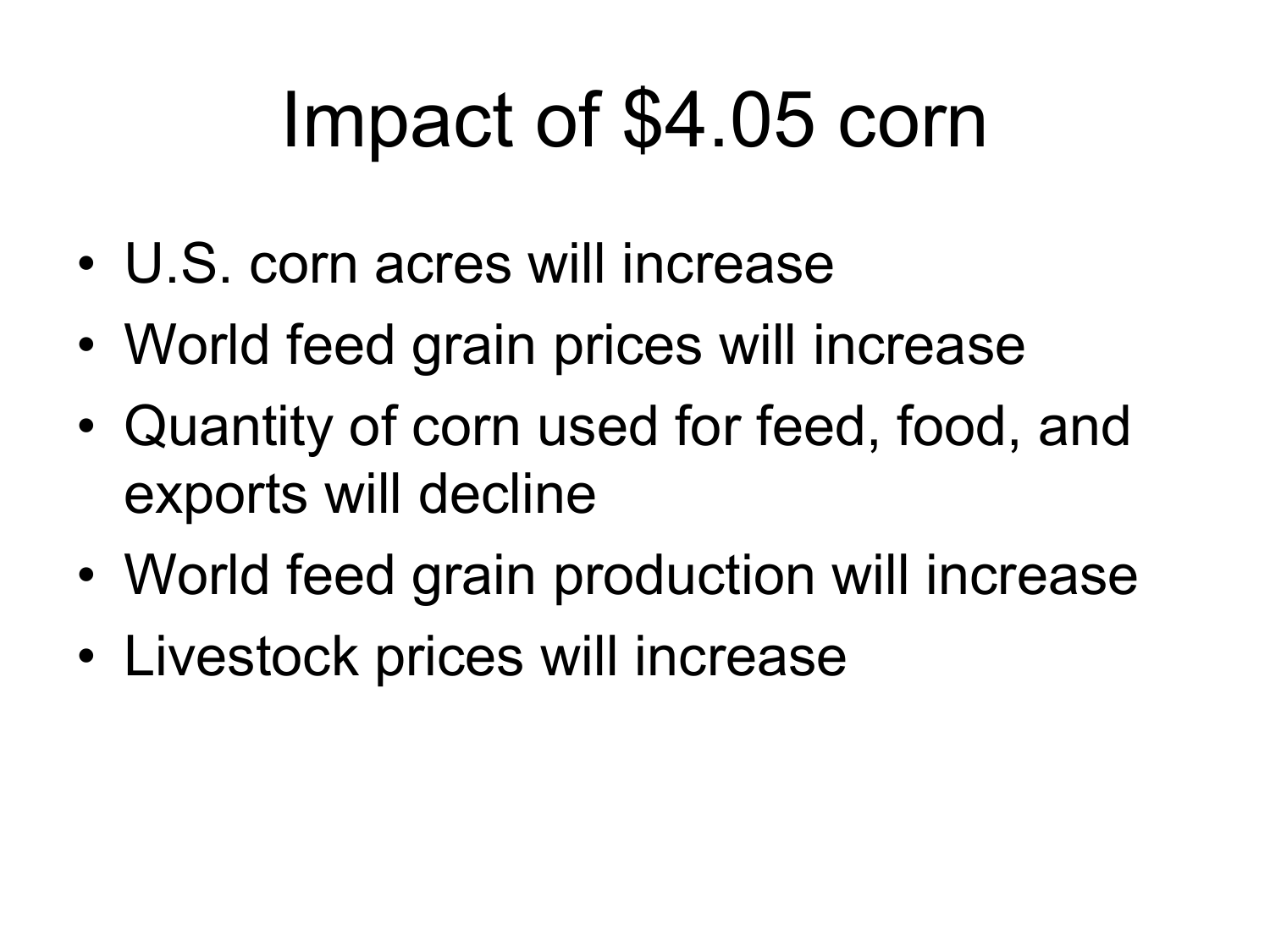## First Modeling Results

- Corn planted acreage = 95.6 million
- Corn Production = 15.5 billion bushels  $(Yield = 164 bu/ac)$
- Ethanol production = 31 billion gallons
- Corn feed use declines by 1/3
- Exports go negative
- Soybean acreage declines by 13%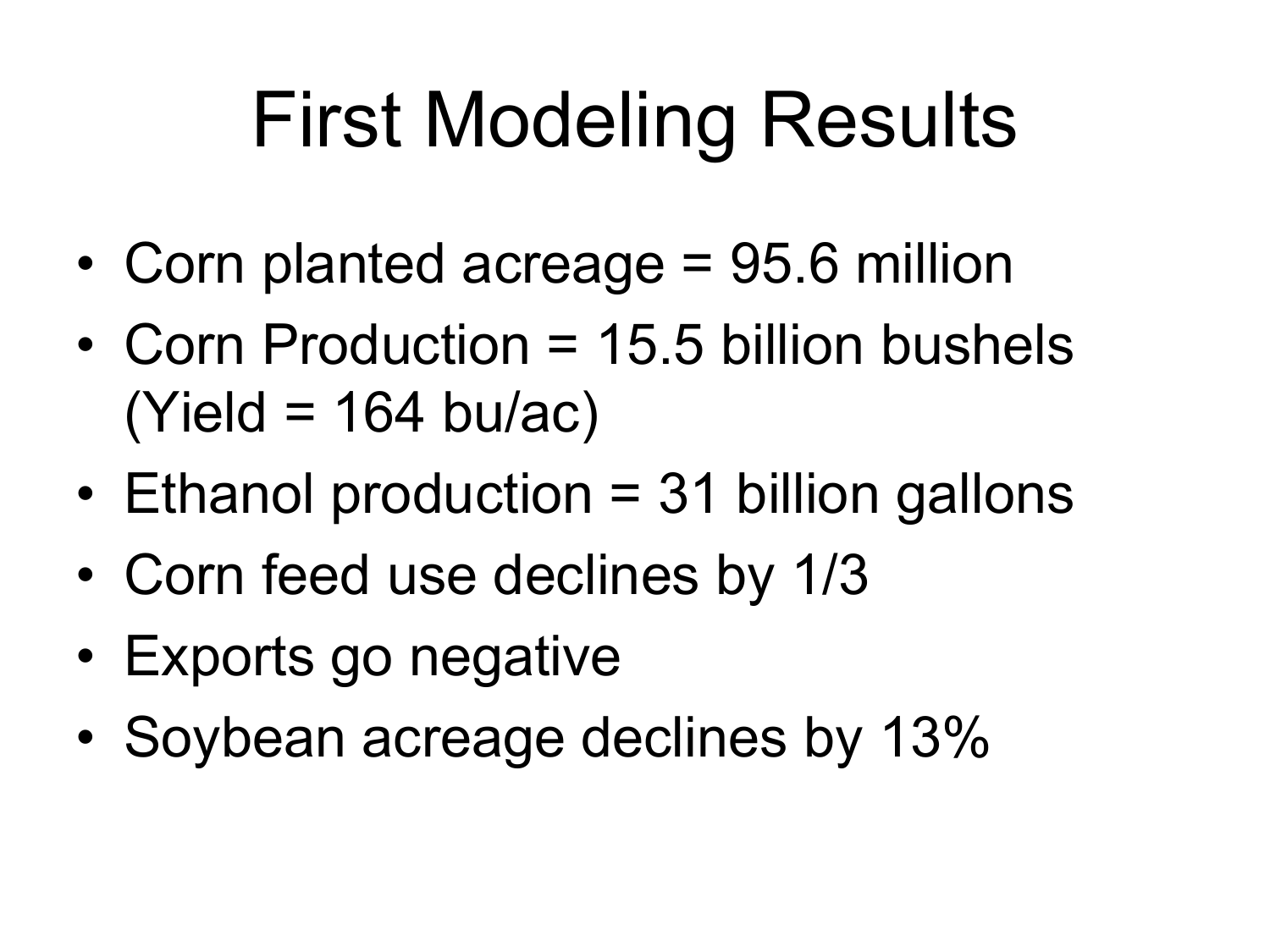### Impact on Livestock

- U.S. pork production declines by 10-15 percent to allow wholesale prices to rise to cover increased feed costs
- Beef cattle adjustments much less as their feed costs do not rise as much
- Dairy industry affected by an intermediate amount
- Poultry exports decline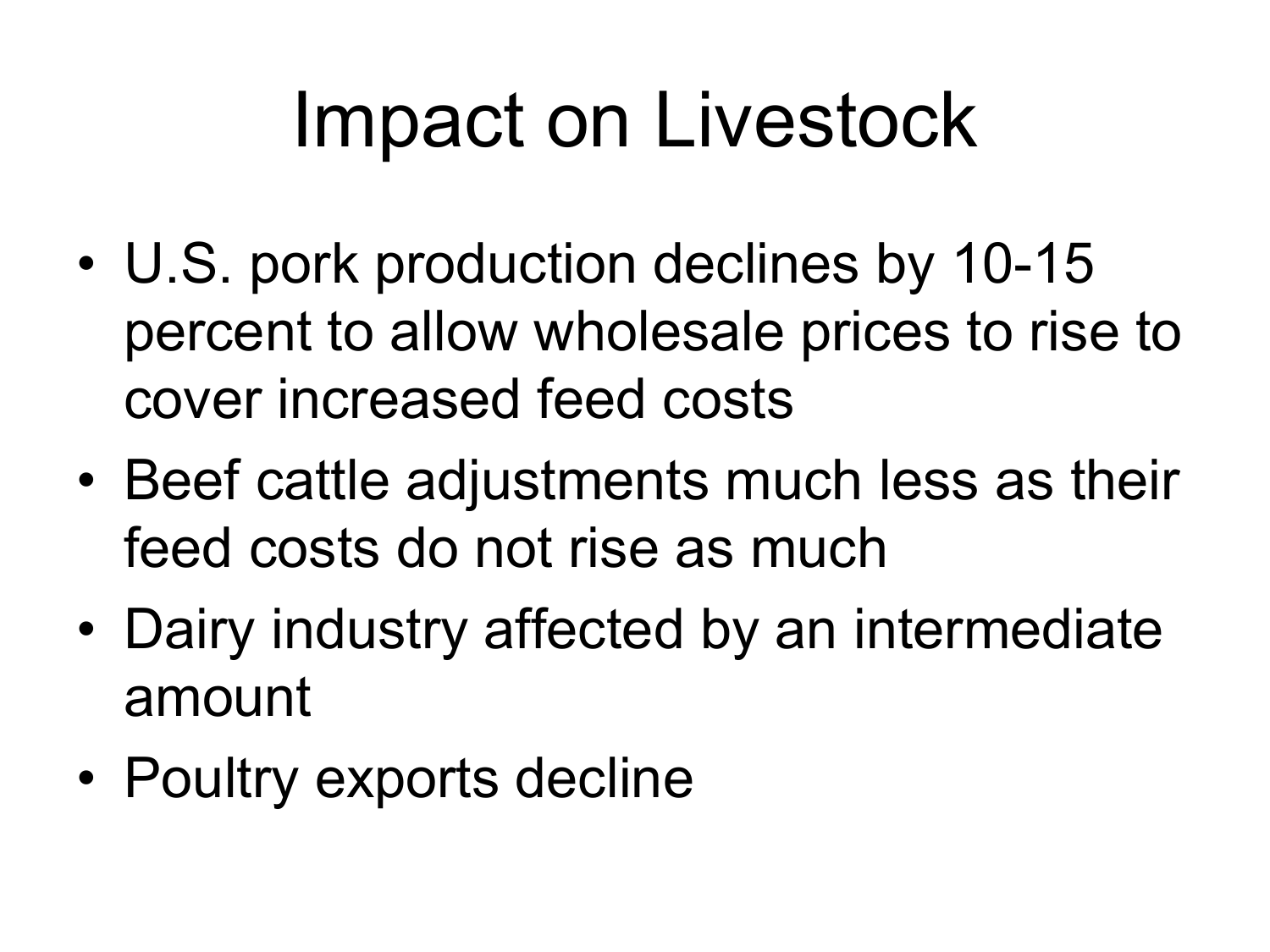# Valid Critiques of Analysis

- 1. Three gallons per bushel conversion rate too high
- 2. DDG price too high unless they enter export market
- 3. Ethanol price too high once we hit 100% market penetration of 10% blend
- 4. Ignore contribution of cellulosic ethanol
- 5. Models of livestock use of distillers grains need to be improved
- 6. Likelihood that U.S. will import feed grains likely too high
- 7. Does not account for short crop years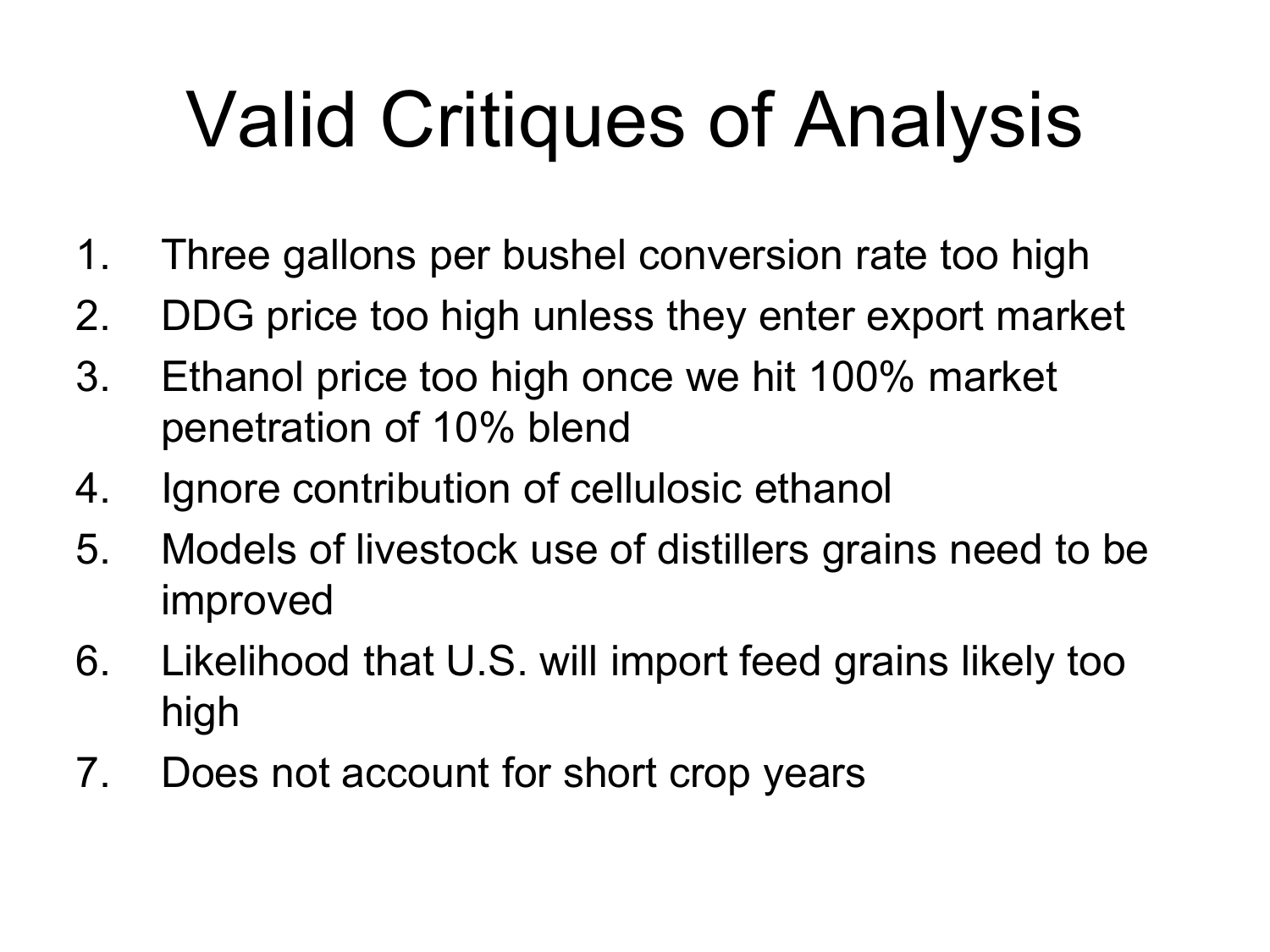#### Long-Run Break-Even Corn Prices at 2.85 gallons/bushel and Alternative DDG Prices

|                                                | <b>Price of Dried Distillers</b><br>Grains (\$/ton) |      |      |
|------------------------------------------------|-----------------------------------------------------|------|------|
| <b>Price of</b><br><b>Crude</b><br>(\$/barrel) | 0                                                   | 40   | 80   |
| 40                                             | 1.87                                                | 2.21 | 2.55 |
| 50                                             | 2.53                                                | 2.87 | 3.21 |
| 60                                             | 3.19                                                | 3.53 | 3.87 |
| 70                                             | 3.84                                                | 4.18 | 4.52 |
| 80                                             | 4.50                                                | 4.84 | 5.18 |

#### Note: Fuel tax credit held fixed at \$0.51/gallon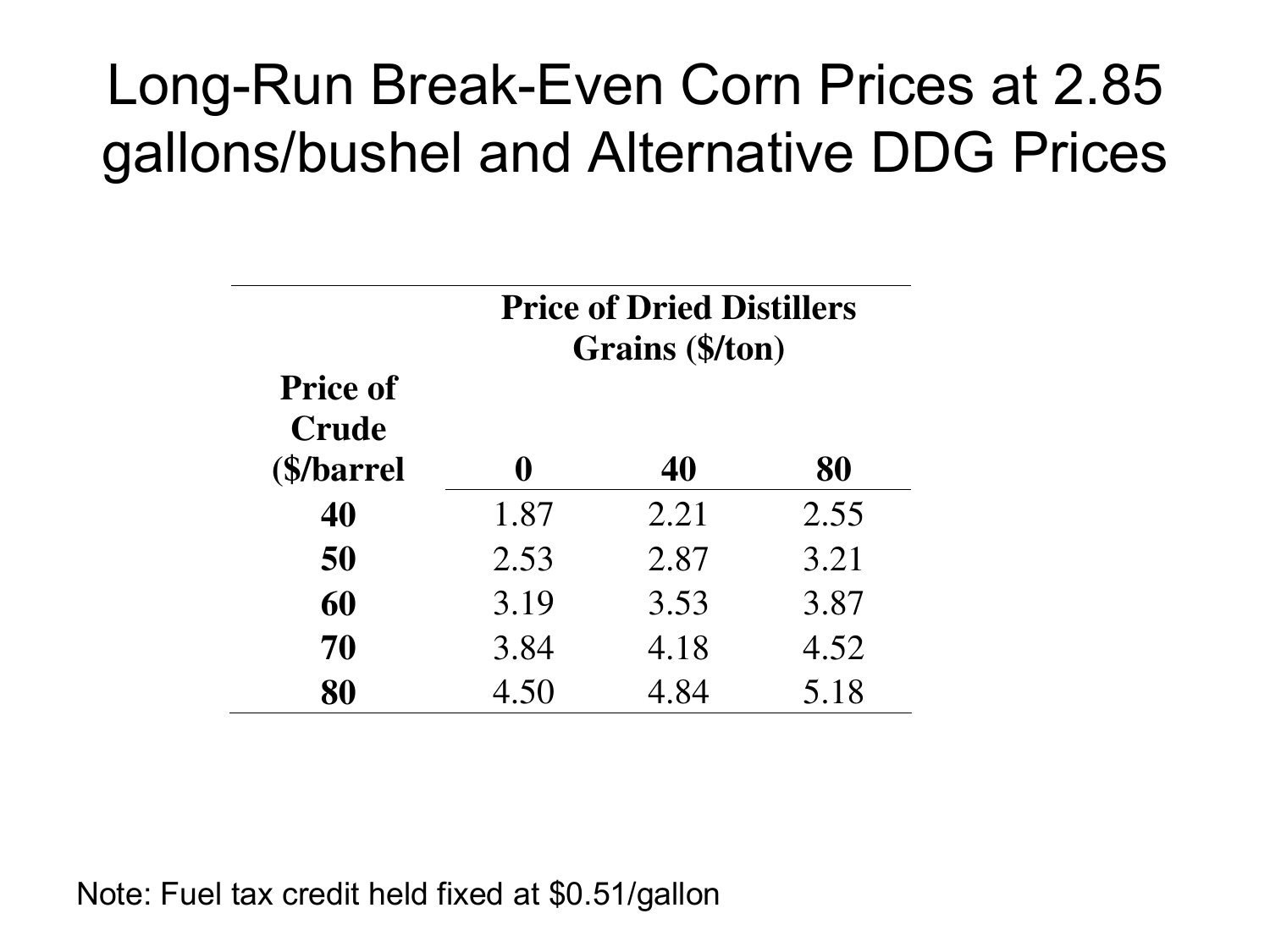### Short-Run Adjustments

- Ethanol production from 2007 crop pegged at 9.1 billion gallons (3.7 billion bushels)
- If exports and domestic corn use stay at projected 2006 crop use levels of 9.64 billion bu; and make no addition to stocks
- Need a 2007 corn crop of 13.1 billion bu. At trend yield of 153 bu/ac, we need 93.2 million acres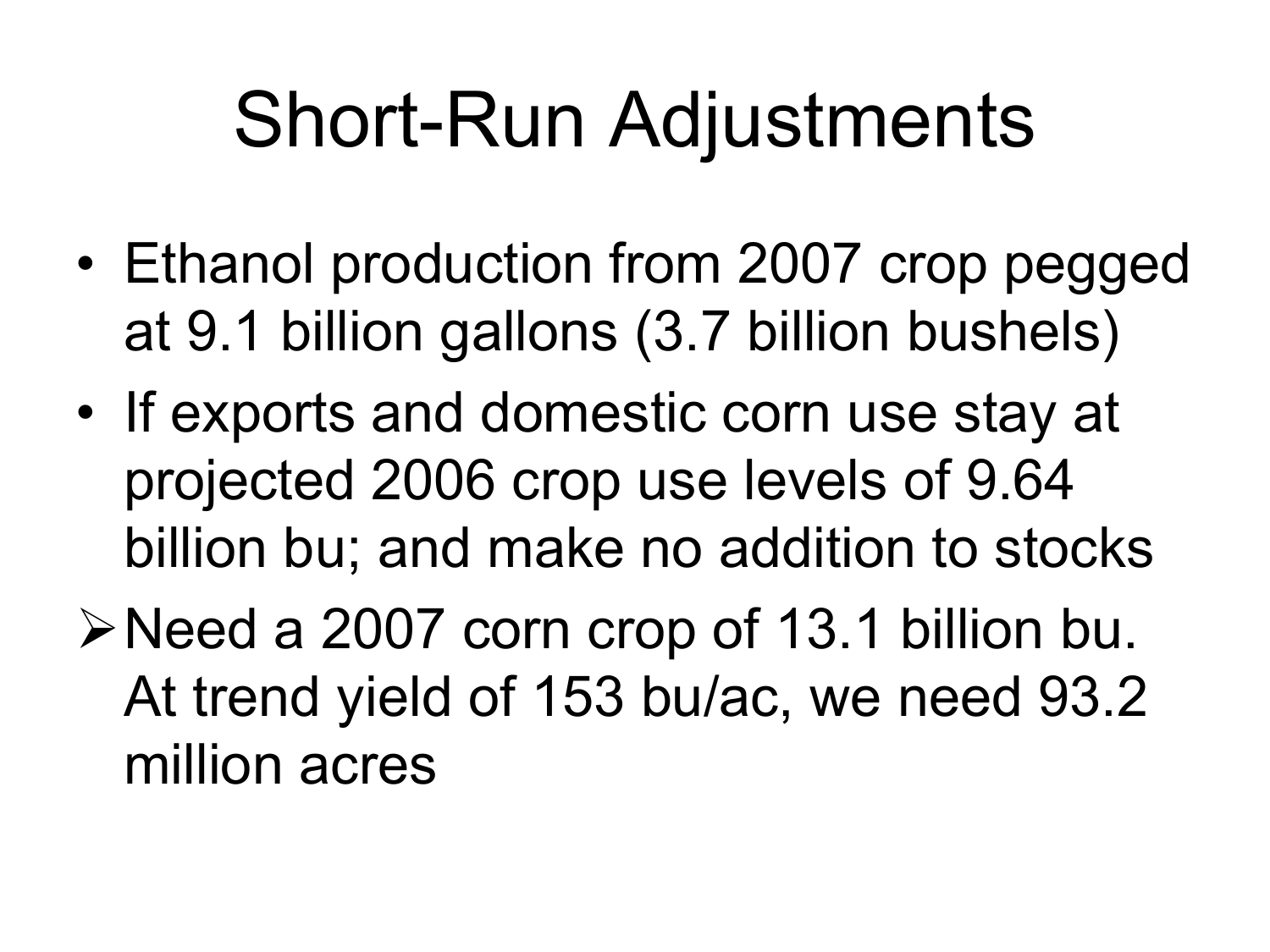## 2008 Crop Year Adjustments

- Ethanol production from 2008 crop pegged at 12.2 billion gallons (4.65 billion bushels)
- If exports and domestic corn use stay at projected 2006 crop use levels of 9.4 billion bu; and make no addition to stocks
- Need a 2008 corn crop of 14.1 billion bu. At trend yield of 155 bu/ac, we need 98.1 million acres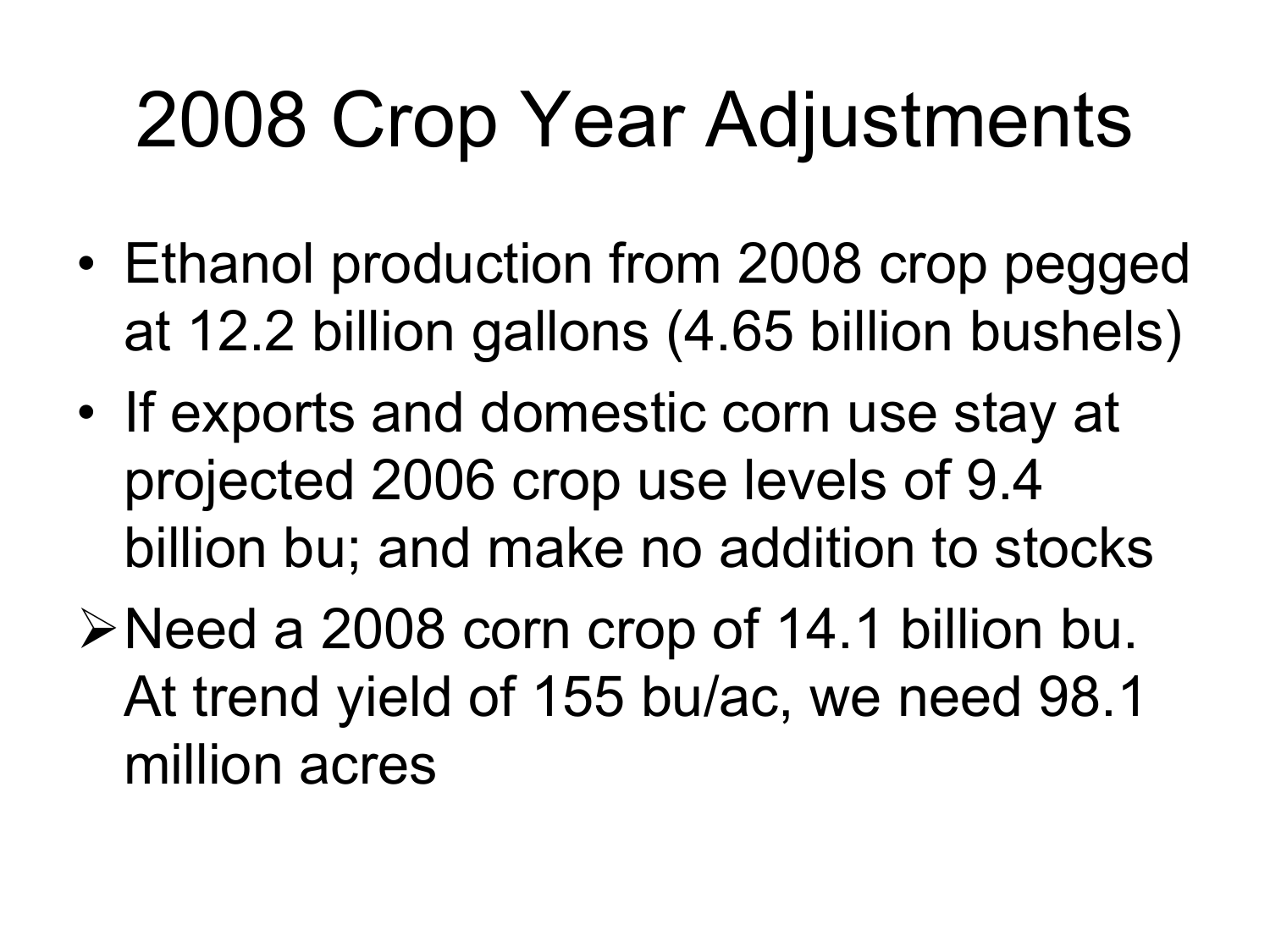## 2007 Crop Year Adjustments

- Feed use cut back by 10%
- Exports cut back by 25%
- Food use cut back by 5%
- Need 87 million acres in 2007 Need 90 million acres in 2008 We planted 78 million acres in 2006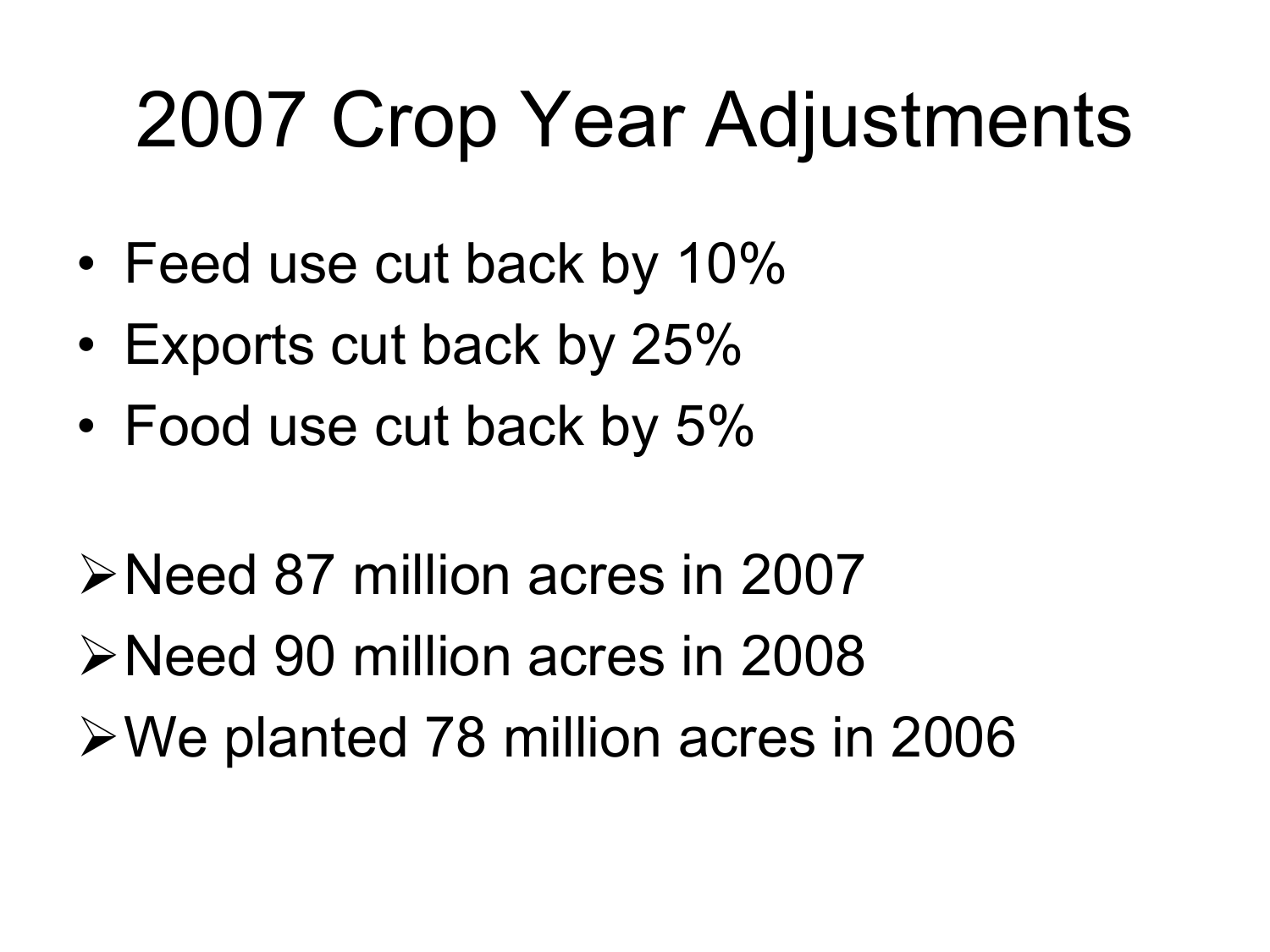#### **U.S. Corn Planted Acreage**

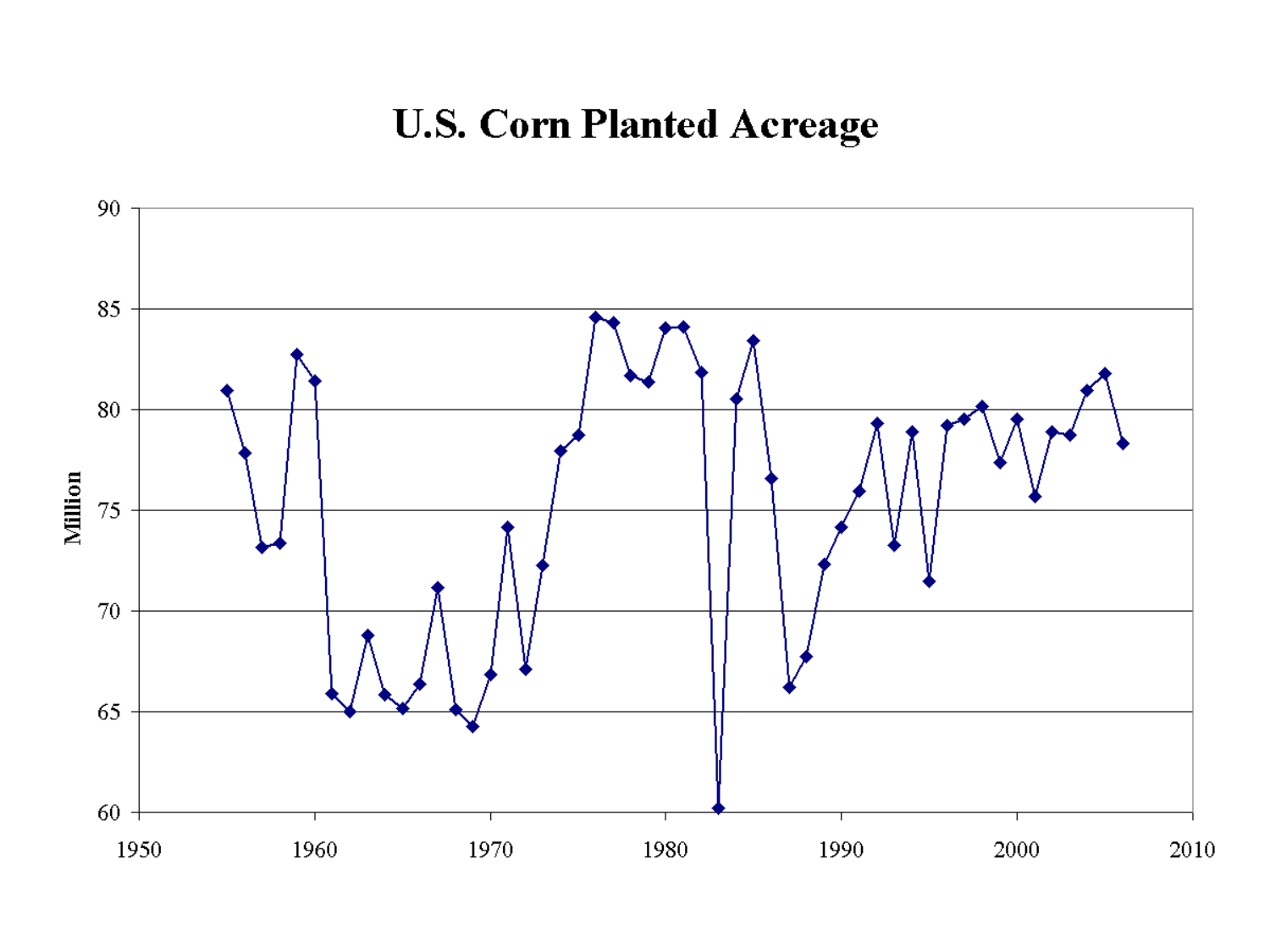# Impact of Yield Variability

- 10% yield increase not an unreasonable occurrence
	- Given the built-in demand for corn, prices might not fall by more than it costs to store corn from one year to the next (50 cents?)
- 15% yield decrease a 1 in 12 chance
	- Corn prices would rise until ethanol plants shut down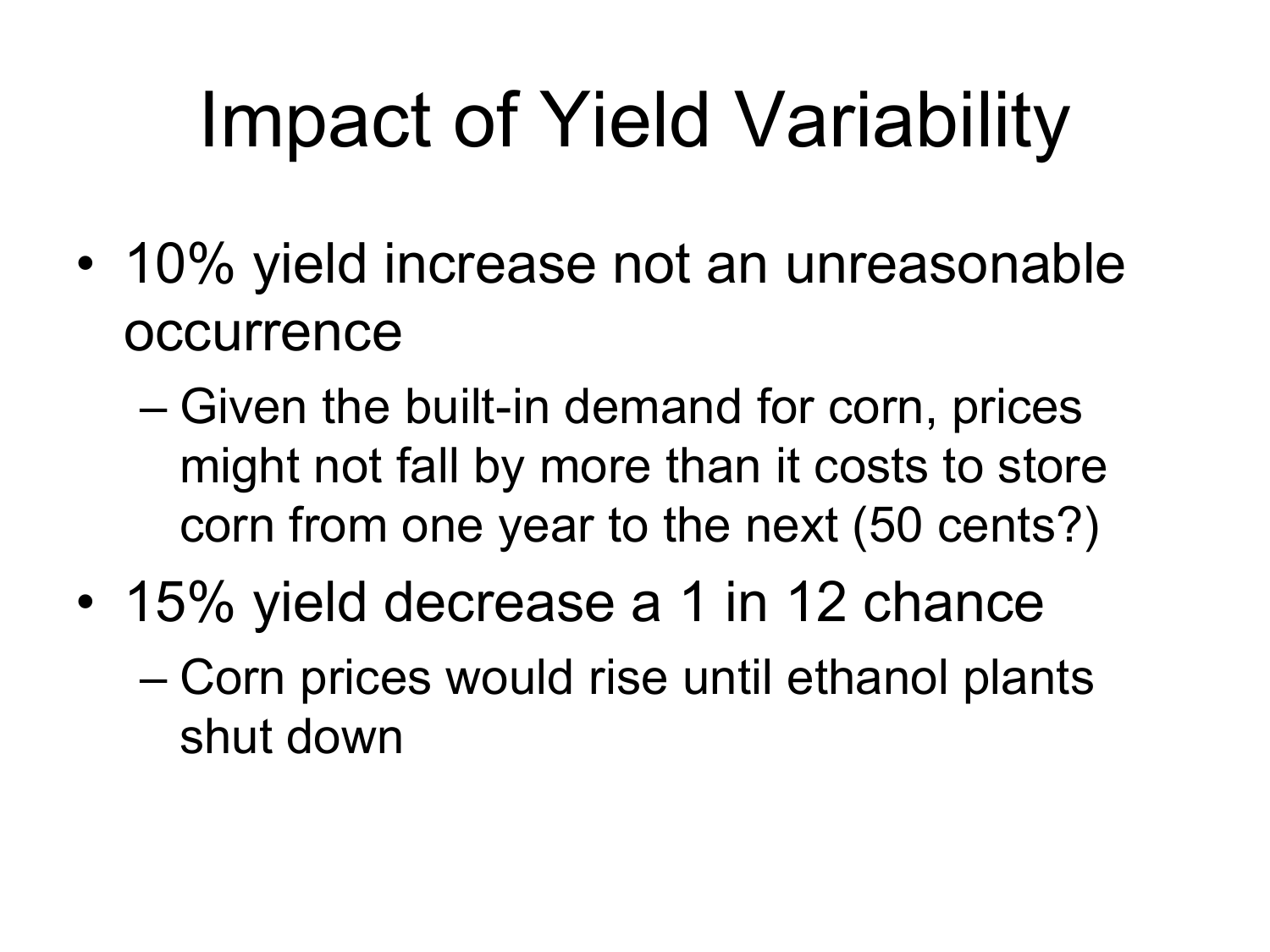#### Corn Price Ceiling Due to a Short Crop

|                          | <b>Price of Dried Distillers</b><br>Grains (\$/ton) |            |            |  |  |
|--------------------------|-----------------------------------------------------|------------|------------|--|--|
| <b>Price of</b>          |                                                     |            |            |  |  |
| <b>Ethanol</b>           |                                                     |            |            |  |  |
| $(\frac{5}{\text{gal}})$ | 80                                                  | <b>120</b> | <b>160</b> |  |  |
| 1.25                     | 2.65                                                | 2.99       | 3.33       |  |  |
| 1.50                     | 3.33                                                | 3.67       | 4.01       |  |  |
| 1.75                     | 4.00                                                | 4.34       | 4.68       |  |  |
| 2.00                     | 4.68                                                | 5.02       | 5.36       |  |  |
| 2.25                     | 5.35                                                | 5.69       | 6.03       |  |  |
| 2.50                     | 6.03                                                | 6.37       | 6.71       |  |  |

Note: Reported corn prices equate per-bushel revenue to variable costs for an ethanol plant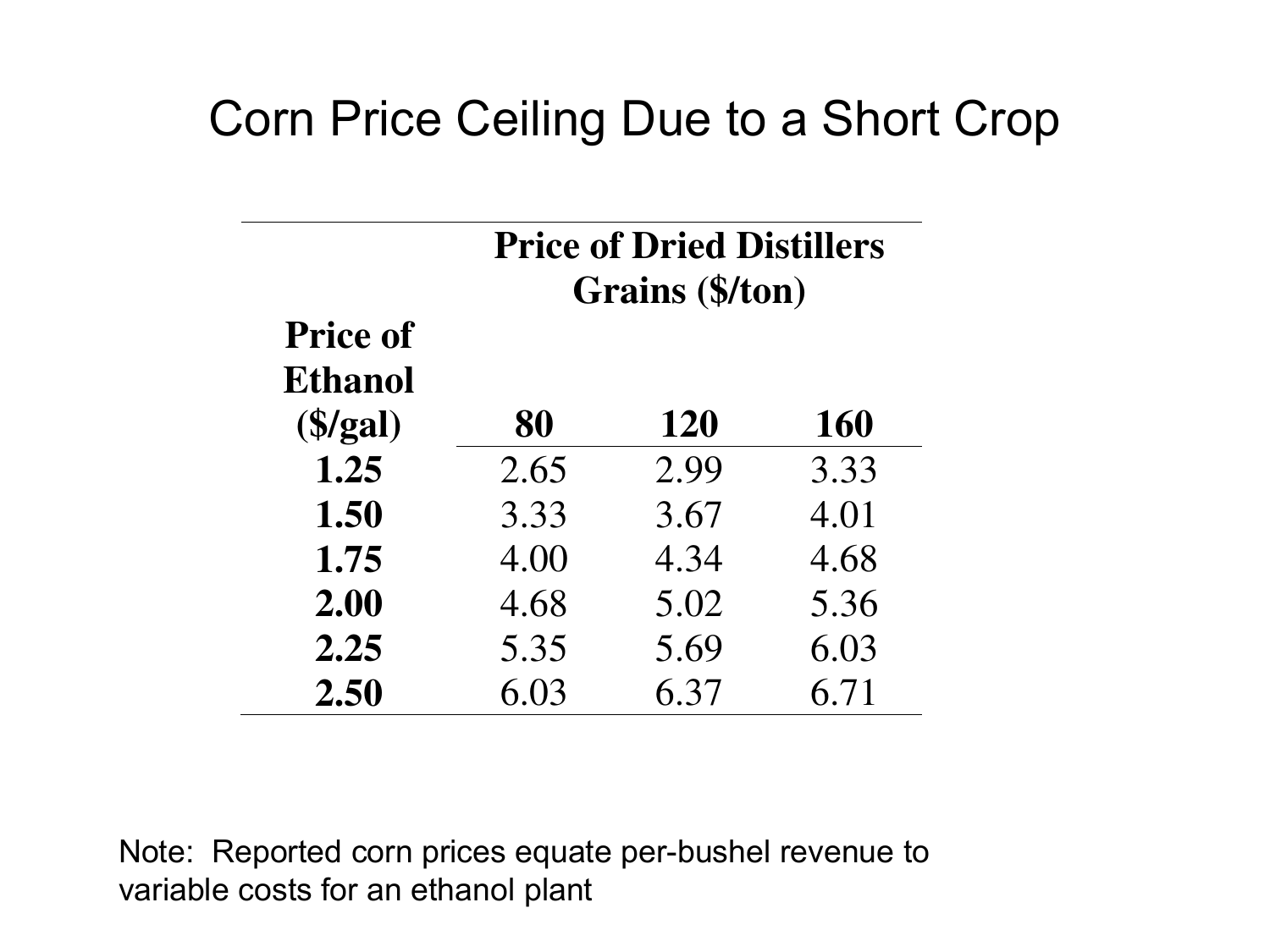#### Projected Gross Margins for Ethanol Plants

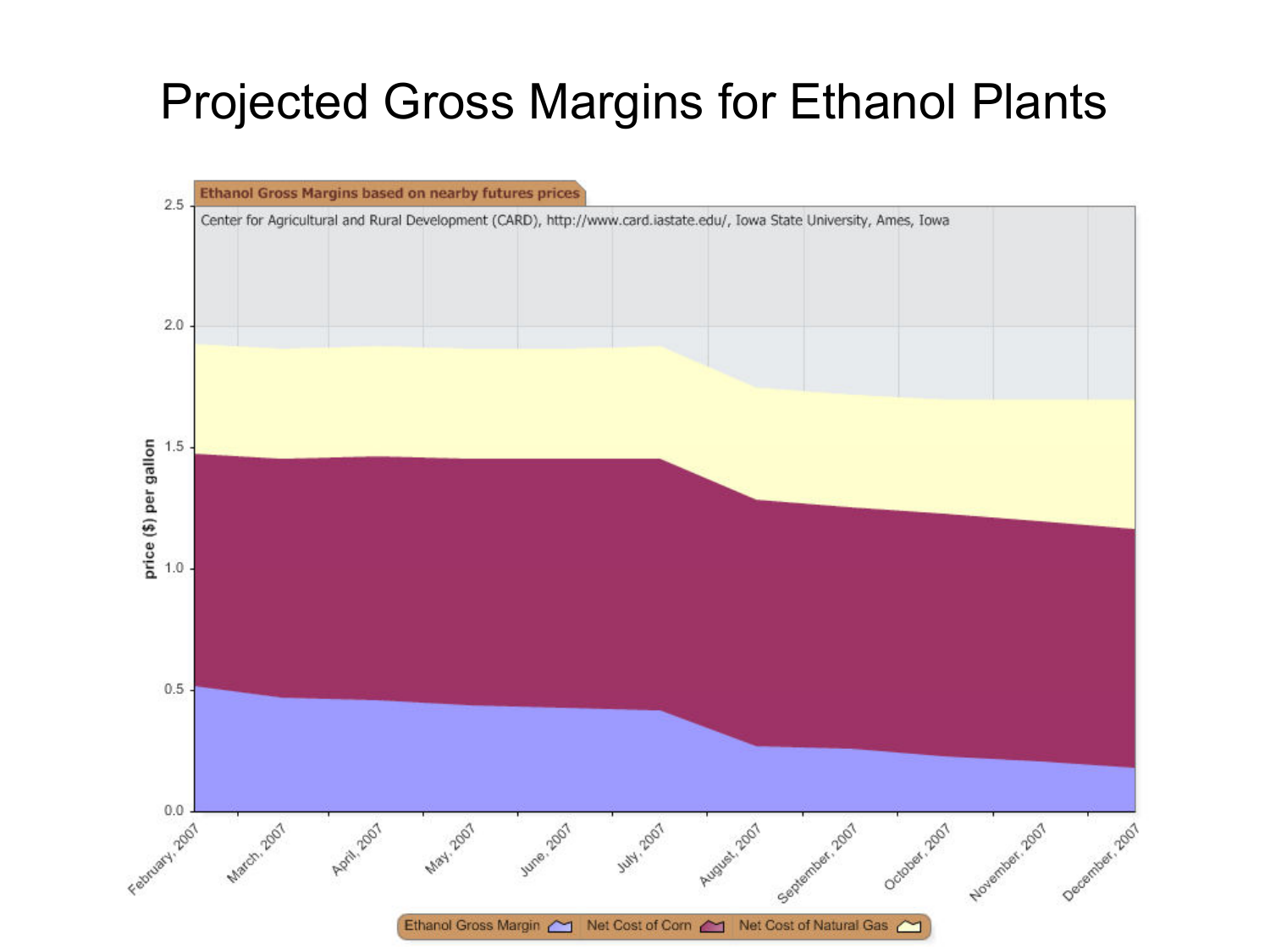#### Historical Gross Margins for Ethanol Plants

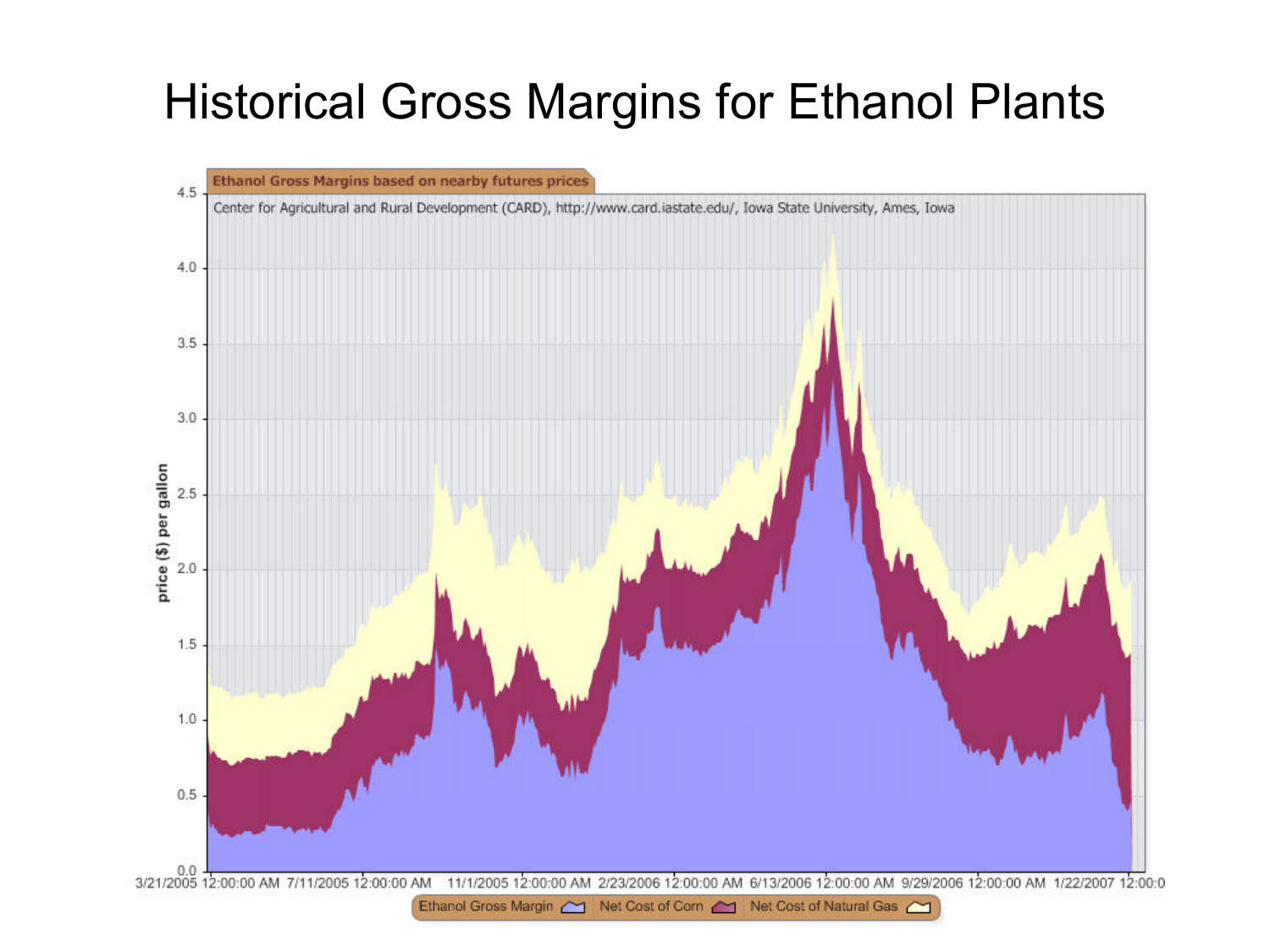## Outlook for Price of Corn

- Next two to three years
	- Between \$2.65 and \$4.00, depending on size of '07 and '08 crops and the price of ethanol
- 3 5 years out
	- With 13 billion gallon capacity, price floor for corn will be where ethanol margins are zero
		- \$2.65 with \$1.25 ethanol and DDGs at \$80/ton
		- \$4.34 with \$1.75 ethanol and DDGs at \$120/ton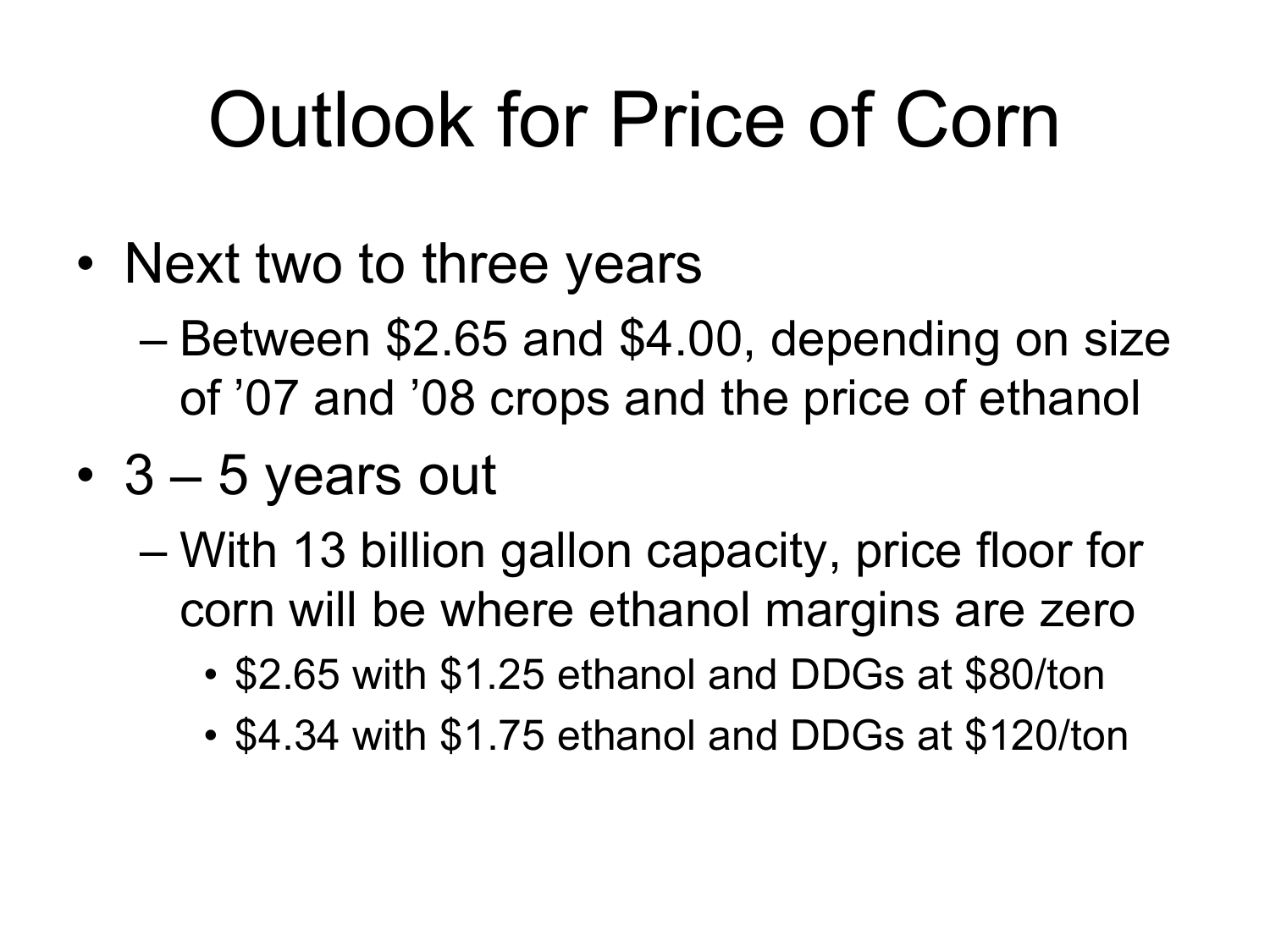# Long-Run Price of Corn

- Political momentum suggests incentives for renewables fuels are here to stay
- Cellulosic ethanol will be fed first from corn stover
- Increased production of energy crops will compete with corn ground
- New price plateau for world feed grains?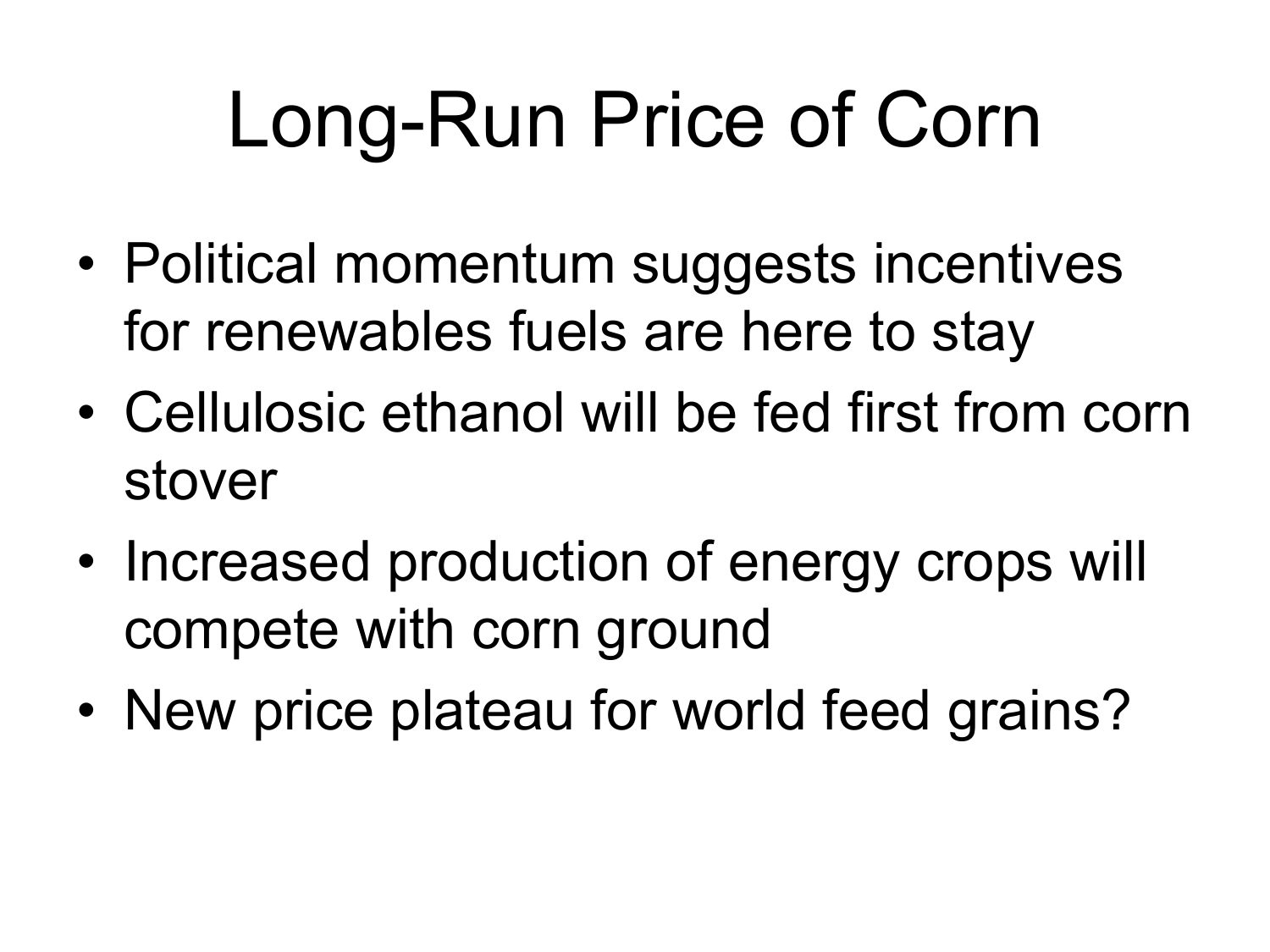## Impact on Livestock

- Higher feed prices lead to lower short-run margins
- Permanently lower margins will result in cut in production, higher prices, return to "normal" margins
- Livestock species that can adjust best to higher feed grain prices will do comparatively better

– Uruguay's grass-fed beef vs. Iowa hogs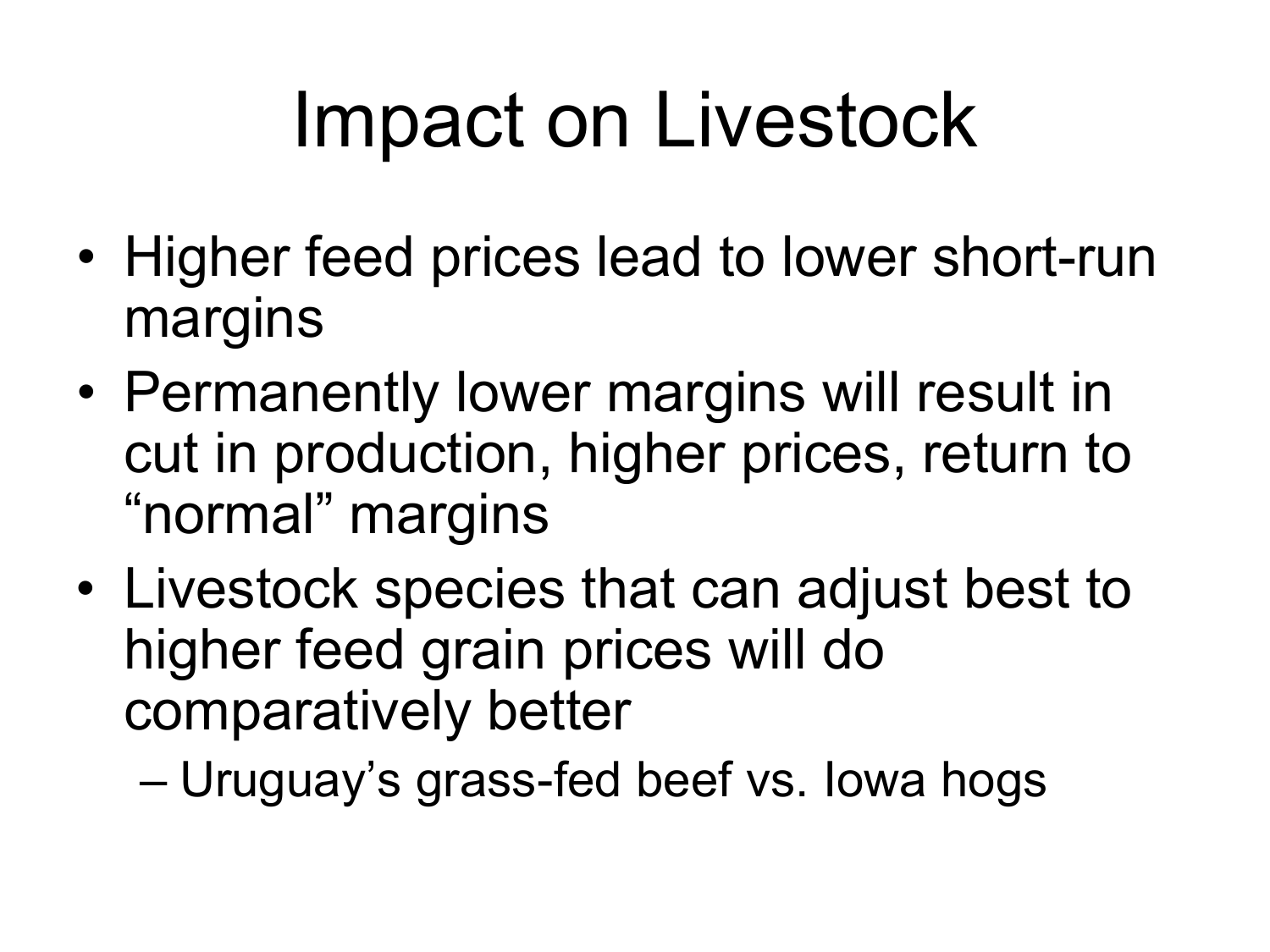#### **Value of Pork Along the Marketing Chain**